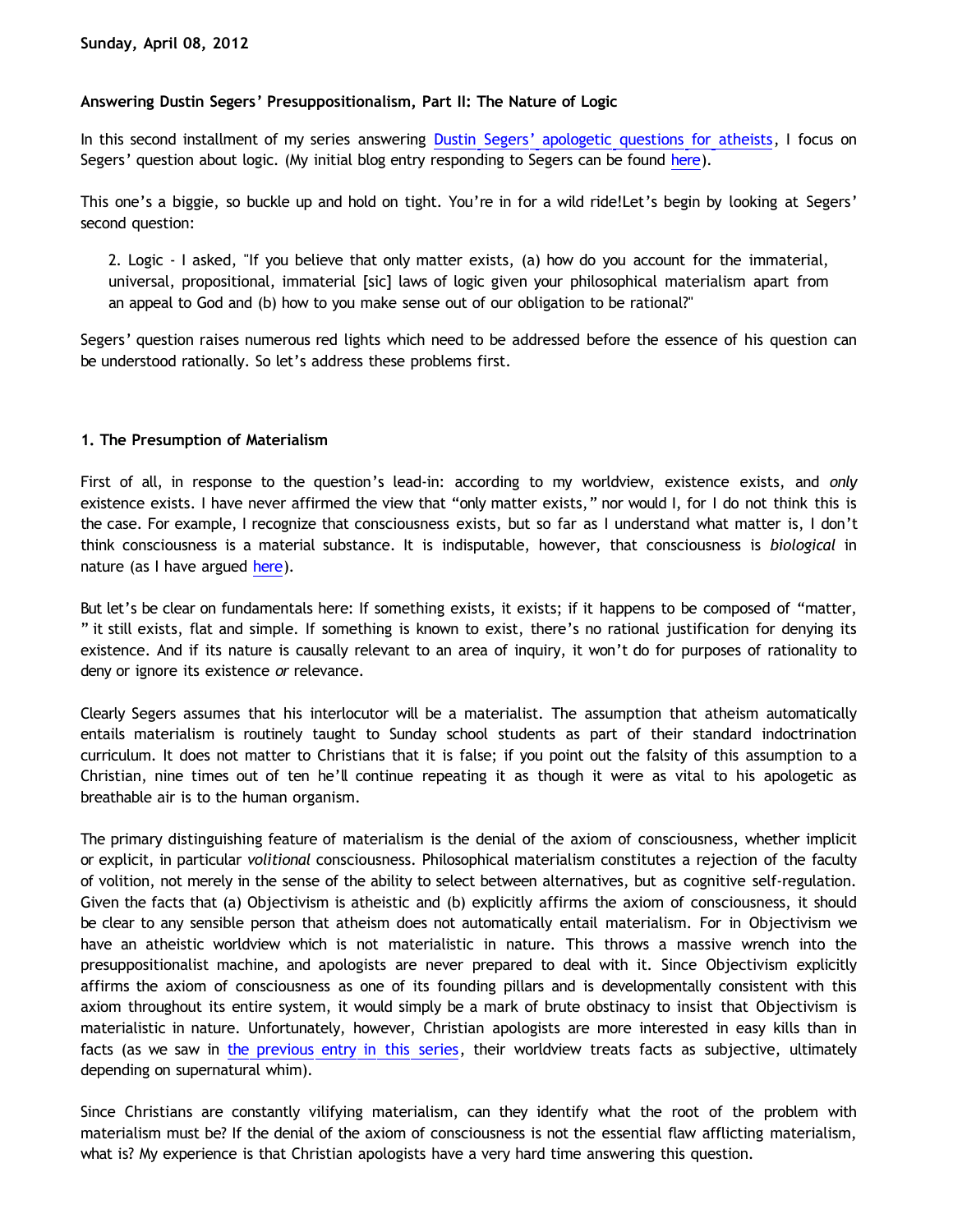# **2. Characterizing Logic as "Immaterial" (x2 even!)**

Now, as for how I "account for the immaterial, universal, propositional, immaterial [again?] laws of logic" on the basis of my worldview, apart from any appeal to some invisible magic being, I must first correct Segers' characterization of logic as "immaterial." The term 'immaterial' does not denote any positive characteristics, while logic has many positive characteristics. Thus even if 'immaterial' is a legitimate concept (Segers is welcome to argue for this if he likes), it is ill-suited as a useful descriptor of logic. If logic has positive characteristics, why describe it by saying what it is not rather than identifying what it is?

Segers might respond to this by saying that he's included other descriptors which are positive. And that is true; we will get those in turn. The problem which he would be overlooking at this point is the fact that the term ' immaterial' – to the degree that it is conceptually legitimate – is too broad to be useful as a distinguishing characteristic. The term 'immaterial' presumably applies to a wide assortment of phenomena which are quite different from logic. After all, theists think that "spiritual entities" which have personality (i.e., which possess some faculty of consciousness) are "immaterial" in nature, while logic is certainly not such an animal. Segers has characterized logic as both universal and propositional as well. But personal beings are specific concretes, and propositions do not have minds of their own.

Moreover, theists need to consider, given their devotion to things immaterial, whether something a person *imagines* is material or immaterial. It's hard to see how something one imagines would be material in nature. If I imagine a ball, what I imagine does not have mass or physical dimension; no one else can see it; it is not a concrete existing independently of my imagination. So it couldn't be material. And if it's not material, what is the alternative if not "immaterial"?

If theists reject such questions due to implications which they find objectionable, there still remains the perplexing problem of how we are to distinguish what they call "immaterial" from something that is merely imaginary. There may be no one-size-fits-all answer to this question; it may have to be answered on a case-by-case basis, given the wide assortment of phenomena to which theists apply the term. Indeed, I've asked numerous theists to explain to me how I can reliably distinguish what they call "God" – which they characterize as "immaterial" – from something they might merely be imagining, and have gotten no good answers on this at all. This is a serious problem for the theist, and any reluctance on the part of apologists to address it in a clear and definitive manner is itself indicative of its scope as an epistemological stumblingblock.

I suggest that instead of "immaterial," that Segers consider whether or not logic is *conceptual* in nature. He has already characterized logic as "propositional." Since propositions consist of concepts, he should not object to this. After all, how could there be propositions without the concepts which inform them?

My suspicion is that Segers would be reluctant to jettison his use of the term 'immaterial' in characterizing logic, just as he would likely be unwilling to refrain from assuming that atheism entails materialism, and essentially for the same reason: his apologetic program would suffocate without these questionable assumptions. Indeed, Segers is so horny for logic being "immaterial" that he apparently doesn't realize that he's included this term *twice* in his list of descriptors characterizing logic. In case you didn't notice the first few times, here's Segers again (underlines added):

2. Logic - I asked, "If you believe that only matter exists, (a) how do you account for the immaterial, universal, propositional, immaterial laws of logic given your philosophical materialism apart from an appeal to God and (b) how to you make sense out of our obligation to be rational?"

That he uses the term 'immaterial' twice in such close succession like this, suggests that Segers regards it as having paramount importance. In fact, logic is a cognitive system, and as such an investigation into its nature properly belongs to the branch of philosophy known as epistemology. But presuppositionalists want to treat logic as a metaphysical phenomenon. This is their motivation for using descriptors which would contrast logic from matter. That they may be ignoring (or at any rate, downplaying) the epistemological nature of logic, does not seem to concern the apologists.

If we are to avoid misleading ourselves on the nature of logic, we need to refrain from using misleading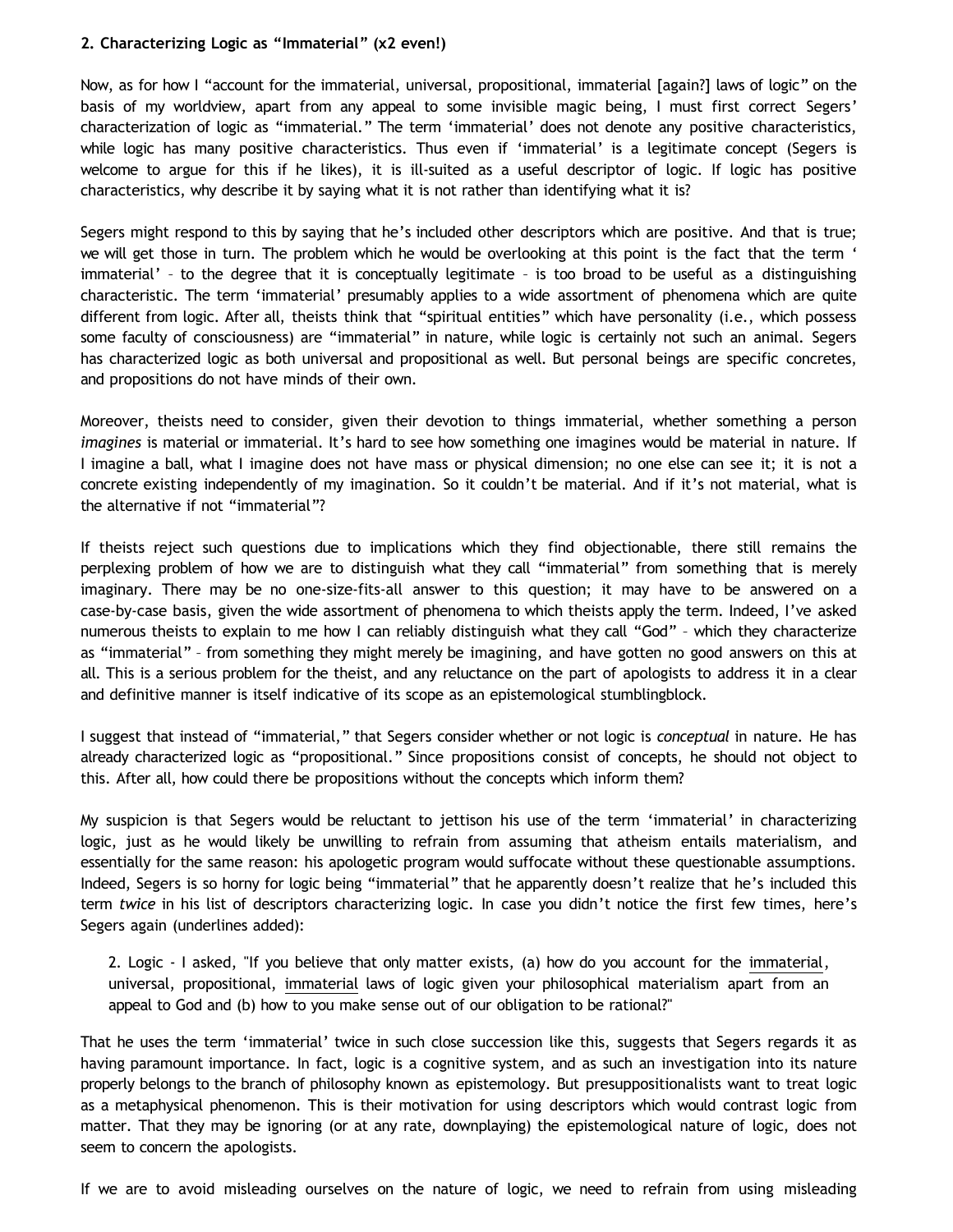descriptors when discussing it. Removing "immaterial" from the list of characteristics describing logic will not in any way lessen its distinction. We won't miss it. Furthermore, if we emphasize logic's nature as a cognitive system by correctly characterizing it as a *conceptual* method, our attempts to distinguish logic from other cognitive aptitudes (e.g., perception, emotion, imagination, etc.) will be improved (I hope to make this clear in what follows).

Of course, by pointing out that logic is *conceptual* in nature rather than "immaterial," I am alluding to our philosophical need for a theory of concepts. And our need for this is critical. I have searched the Christian bible for anything remotely approaching a theory of concepts, and have found that it is completely silent on the matter. There seems to be no such thing as a distinctively *Christian* theory of concepts. By contrast, the philosophy of Objectivism offers the objective theory of concepts, as laid out in Ayn Rand's *Introduction to Objectivist Epistemology*. Readers who do not have access to Rand's book may find Allan Gotthelf's paper [Ayn](http://www.bristol.ac.uk/metaphysicsofscience/naicpapers/gotthelf.pdf) [Rand on Concepts](http://www.bristol.ac.uk/metaphysicsofscience/naicpapers/gotthelf.pdf) helpful.

Pointing out the error of characterizing logic as "immaterial" is a real stumper for presuppositionalism; Segers is so horny for logic being "immaterial" that he includes this quality twice in his list of descriptors. However, the presuppositionalist's bewildering preoccupation with "the immaterial" is neither unexpected nor unprecedented. In regard to this correction, see my [refutation of Sye Ten Bruggencate's](http://bahnsenburner.blogspot.com/2010/08/critique-of-sye-ten-bruggencates.html) ["proof that god exists" website](http://bahnsenburner.blogspot.com/2010/08/critique-of-sye-ten-bruggencates.html). In this critique of Bruggencate's case for the existence of his god, I demonstrate just how insufficient and wrongheaded it is to go down the presuppositionalist path.

## **3. The Presumption of a "Duty" to be Rational**

Lastly, there is no such thing as an "obligation to be rational." First, what does it mean to be rational? What is rationality? Sadly, I cannot find any discussion of the nature of rationality in the Christian bible, so I hope that Segers will permit me to defer to non-biblical sources for intelligence on this crucial issue. Ayn Rand provides the following conception of what distinguishes rationality:

The virtue of *Rationality* means the recognition and acceptance of reason as one's only source of knowledge, one's only judge of values and one's only guide to action. ("The Objectivist Ethics," *The Virtue of Selfishness*, p. 25).

So if rationality "means the recognition and acceptance of reason as one's only source of knowledge," etc., what is reason? Again, I cannot find any discussion of the nature of reason as an epistemological standard in the pages of the Christian bible, so again I will defer to extra-biblical resources:

Reason is the faculty that identifies and integrates the material provided by man's senses. (Ibid., p. 20)

Rand goes on to note that reason

is a faculty that man has to exercise by choice. Thinking is not an automatic function. In any hour and issue of his life, man is free to think or to evade that effort. (Ibid.)

Thinking rationally is an effort which an individual must choose to undertake on his own. Nothing in reality will *force* him to do this; nothing in reality is *commanding* him to do this on pain of punishment. As Peikoff puts it, an individual "must initiate step-by-step cognitive functioning; he must be willing to expend the effort required by each step; he must choose the steps carefully" (*Objectivism: The Philosophy of Ayn Rand*, p. 116). Man is rational *by choice*, not by compulsion. He *chooses* to be rational because it is in his own best interest to be rational. There is no gun to man's head forcing him to be rational, and there's no stick scaring him into being rational when he really wants to be irrational. He has no "duty" or "obligation" to be rational; he chooses to be rational and enjoys its fruits, or to evade rationality and live with the consequences of that choice. Rational philosophy is not religious in nature; it does not require men to sacrifice themselves for some "higher cause" beyond his interests, control or understanding. Man is not rational to suit someone else's purposes, but rather to identify and pursue his own purposes. Thus the choice to be rational is by its very nature anti-religious. Rationality and religion are inherently incompatible.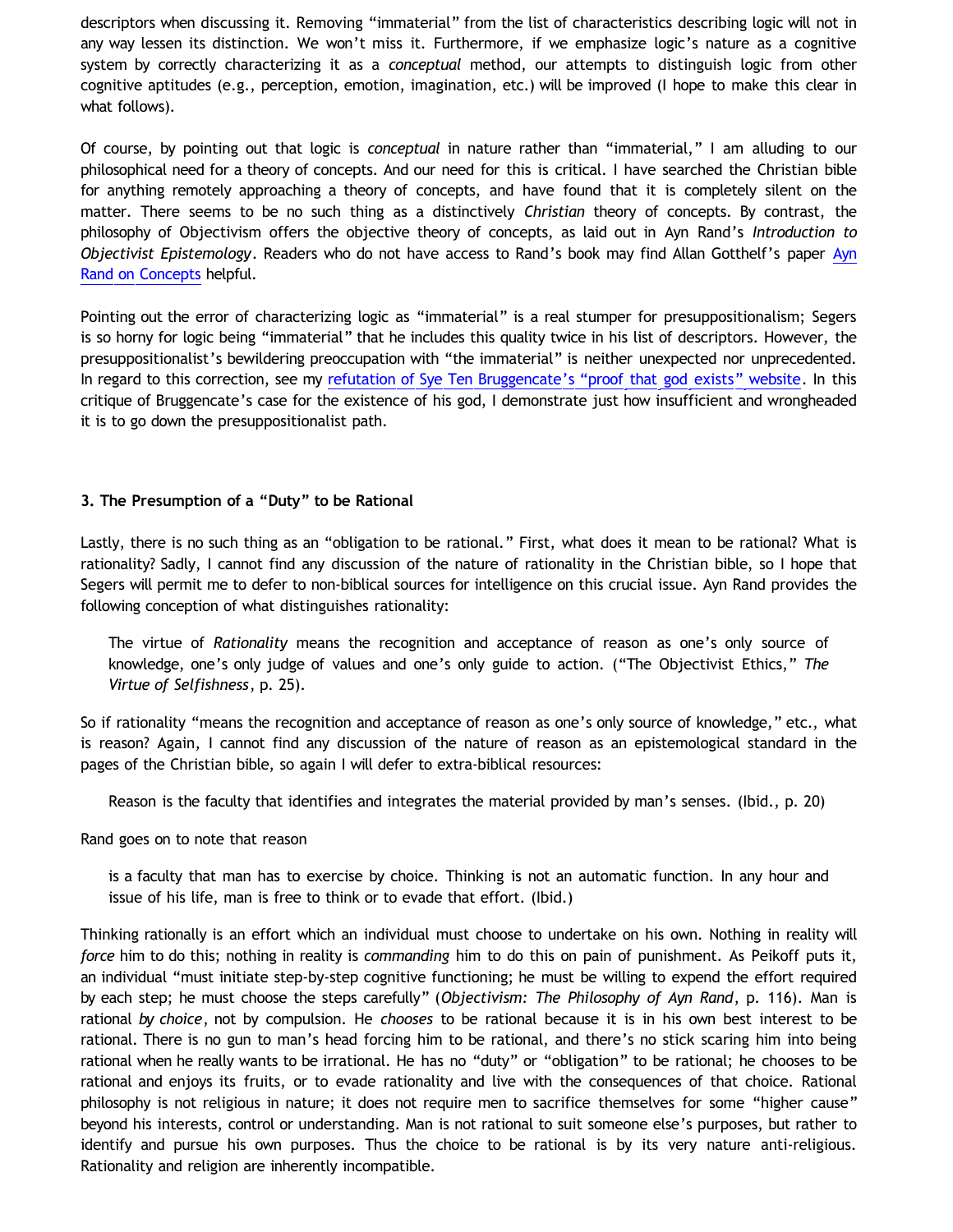Again, is this really where Segers wants to take his apologetic?

Let's turn back to Segers' question now that these erroneous assumptions lurking in it have been corrected. Let us remove its offending premises and try to reconstruct his question in a way that makes at least a little more sense. Let us try the following:

If you don't believe in the Christian god, (a) how do you account for universal, propositional, conceptual and invariant laws of logic given the atheism of your worldview apart from an appeal to the Christian god, and (b) why would you choose to be rational?

Readers should notice that I have removed the following from Segers' question:

(1) the erroneous assumption that the atheist must be a materialist

(2) the deeply problematic descriptor of 'immaterial' in characterizing logic (I've replaced it with the descriptor *conceptual*, and have added *invariant* just to raise the stakes on the atheist responder), and

(3) the philosophically untenable presumption that one has an "obligation" or "duty" to be rational (which I have replaced with an acknowledgement of the fact that an individual must *choose* between being rational and evading rationality).

The next hurdle in understanding this improved version of Segers' question is determining the meaning of " account for" as it is used in this question. Presuppositionalists use this term as a matter of habit in the deployment of their apologetic program, and figuring out what exactly it is supposed to mean is complicated by the fact that the "accounts" with which presuppositionalists themselves are apparently satisfied (e.g., pointing to some invisible magic being which we can only *imagine* as the factor responsible for or guaranteeing some aspect of cognition) are astoundingly uninformative and strikingly irrelevant to the matters they are intended to explain. Indeed, when apologists claim that they "account for" the universal, propositional, conceptual and invariant laws of logic by pointing to a god which we can only apprehend by imagining it, how does this explain anything about the nature of logic, why it is useful to man's cognition (given his non-omniscience, his fallibility, and his need to ground what he knows in what he perceives), and its relationship to knowledge of reality? Blank out. Indeed, it seems that presuppositionalists are interested only in the most superficial treatment of the topics they raise for debate, and only so long as that treatment can be used for apologetic advantage. Increasing our knowledge about logic, truth, knowledge, induction, reason, or what have you, does not seem to be an interest of theirs.

Certainly "account for" cannot mean a logical proof in the context of the present question, for logic is precisely what is under the microscope at this point. So Segers' challenge to "account for" logic cannot be asking how one *proves* logic, for this would be both redundant and circular: it would assume the validity of logic (which would make the whole enterprise redundant) while using logic to prove itself (which would make the effort a circular exercise).

Perhaps the best way to understand this challenge, then, is as a call for some kind of *explanation* for the features which we know logic to have (as corrected in my analysis above). An explanation need not be an argument per se, but rather a systematic identification of the fundamental factors which are responsible for logic's universality, propositionality, conceptuality and invariance. In other words, what makes logic universal, propositional and invariant?

To explore this, we need at least a general understanding of what logic is. Again, I'm sorry to say, I cannot find a definition of logic in the Christian bible. The Christian holy text appears to have nothing to say about the nature of logic or its epistemological composition. These matters seem not to have been a concern at all for the early Christians or their Hebrew forebears. So again, I hope Segers will pardon me for seeking elsewhere for some intelligence on what logic is, for I have no alternative. Rand describes logic as follows:

Logic is the art or skill of non-contradictory identification. Logic has a single law, the Law of Identity, and its various corollaries. ("Philosophical Detection," *Philosophy: Who Needs It*, p. 15)

Some critics of Objectivism have apparently been uncomfortable with Rand's categorizing logic as an *art*. But clearly Rand did not think logic was the same thing as painting a picture. Betsy Speicher, who was a student of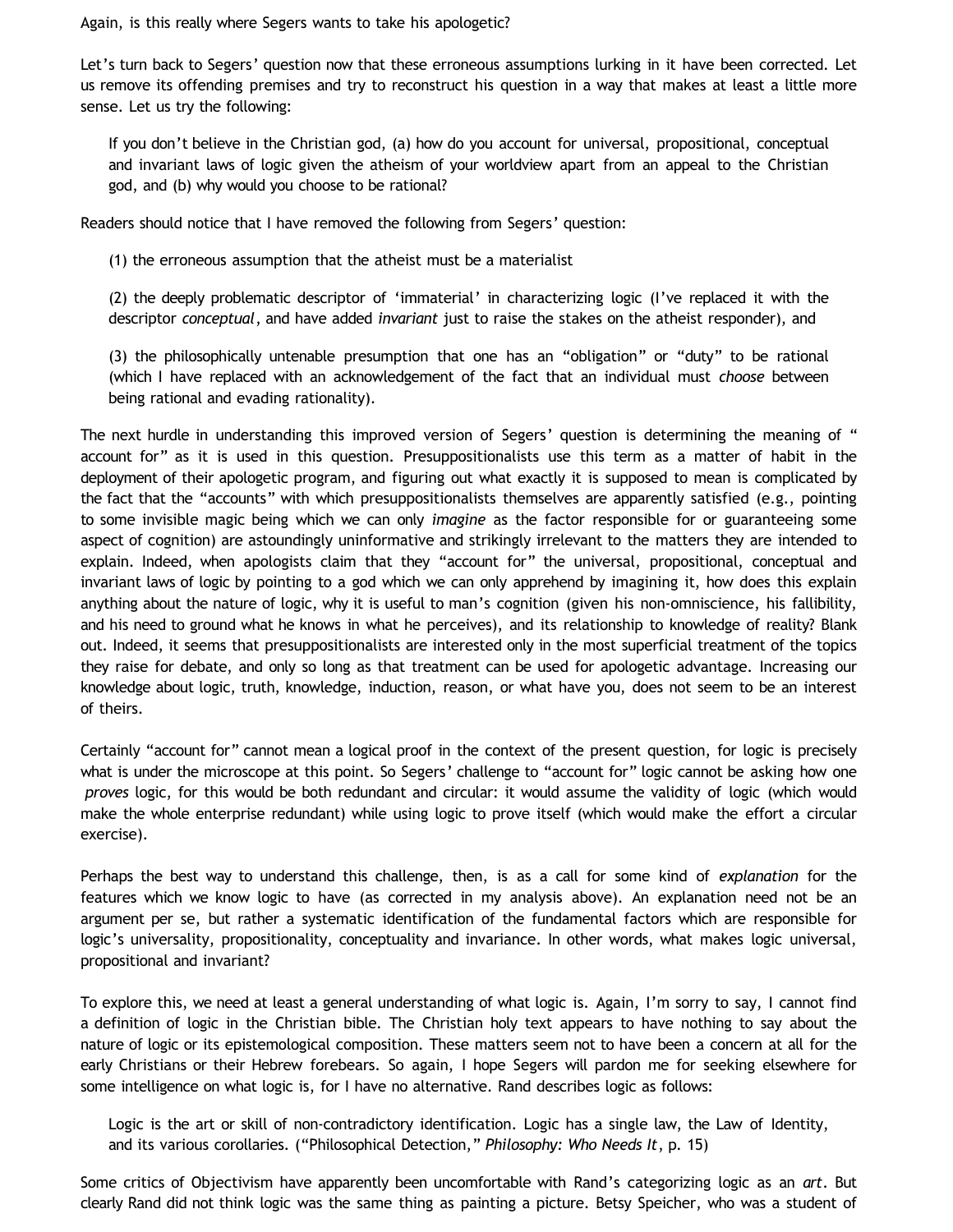Ayn Rand's, once asked Rand about her definition of 'logic' and her use of 'art' to inform it. Speicher writes:

I once asked Ayn Rand why she used the word 'art' in the definition of logic and she said she was using the word to mean a skill based on specialized knowledge. ([source](http://forum.objectivismonline.net/index.php?showtopic=2071&st=0&p=60690&hl=+noncontradictory%20+identification&fromsearch=1&))

So logic, then, is the skill based on specialized knowledge of non-contradictory identification. Identification is a task of consciousness. We perceive things around us, and we identify at least some of those things. We identify them by means of concepts, and integrate those concepts into a larger sum of knowledge. Because we identify and integrate the objects of our awareness by means of concepts, and because logic is the specialized skill of identifying the objects of our awareness in a non-contradictory manner, logic is essentially a *conceptual* method.

As the quote above makes clear, Rand noted the fact that the fundamental principle of logic is the law of identity. Of course, the law of identity as a formal recognition about nature presumes the *axiom* of identity: to exist is to be something specific. In other words, A is A. If A exists, it must be A. The axiom of identity is one of the fundamentals of Objectivism. According to Objectivism, given [the primacy of existence,](http://bahnsenburner.blogspot.com/2006/12/axioms-and-primacy-of-existence.html) the axiom of identity is the recognition that the objects of consciousness exist and are what they are independent of the activity by which the subject of consciousness has awareness of them.

Given the conceptual nature of logic, we can now begin to see why logic has the characteristics we are indicated in the corrected version of Segers' question above. Indeed, that logic is in fact conceptual in nature, explains or "accounts for" each of the qualities about which the question inquires. Let's look at them one by one.

## **The Universality of Logic**

The question presumes that logic is *universal*. At the very least, this means that logic applies to *general classes of objects* which we find in existence. If something exists, then *in principle* it can be identified and integrated into the sum of our sum of knowledge *without contradiction*. This principle applies *universally*, i.e., to *all things which exist*. But we do not *perceive* all things which exist. Rather, we perceive only a tiny portion of everything that exists. If our cognition were bound only to what we perceive, this would of course be a problem. But in fact, our cognition is not bound only to what we perceive. We have the ability to form *concepts* on the basis of what we perceive. Concepts are open-ended integrations of two or more units which we do perceive, but unlimited by the specific measurements of what we actually perceive. This is because concepts are formed by a process of abstraction, and part of that process involves an operation which the objective theory of concepts calls " measurement-omission." Measurement-omission is a key factor in understanding why the range of a concept's meaning, denotation or reference, is *open-ended*.

In the case of forming the concept 'man', for instance, none of us have personally seen *every* man who has existed in the world. And yet, by means of the concept 'man' we have a cognitive tool which allows us to treat all men who have existed, who do exist, and who will exist, as a single class of entities. We only need to have personally encountered two or more specific men to start the process of forming the concept 'man', which both identifies these individuals (and others) and integrates them into the broader sum of our knowledge. By means of abstraction, we retain the characteristics of each of these individuals without specifying the measure or quantity in which they exist. One individual may be 44 years old, 5'7" tall, dark-haired, portly, unkempt, working as an accountant, married, living in a detached house, etc., while another may be 37 years old, 6'2" tall, blonde, slim, well-groomed, working as a high school gym teacher, single, living in a high-rise condo, etc. These specific attributes are integrated into the concept 'man', but due to the abstraction process, the details of these attributes are not specified. As Rand explains:

Bear firmly in mind that the term "measurements omitted" does not mean, in this context, that measurements are regarded as non-existent; it means that *measurements exist, but are not specified*. That measurements must exist is an essential part of the process. The principle is: the relevant measurements must exist in some quantity, but may exist in any quantity. ("Concept-Formation," *Introduction to Objectivist Epistemology*, p. 12)

That "measurements must exist in some quantity, but may exist in any quantity," is the perhaps the most effective guiding principle underlying abstraction that can be formulated. A man who actually exist must have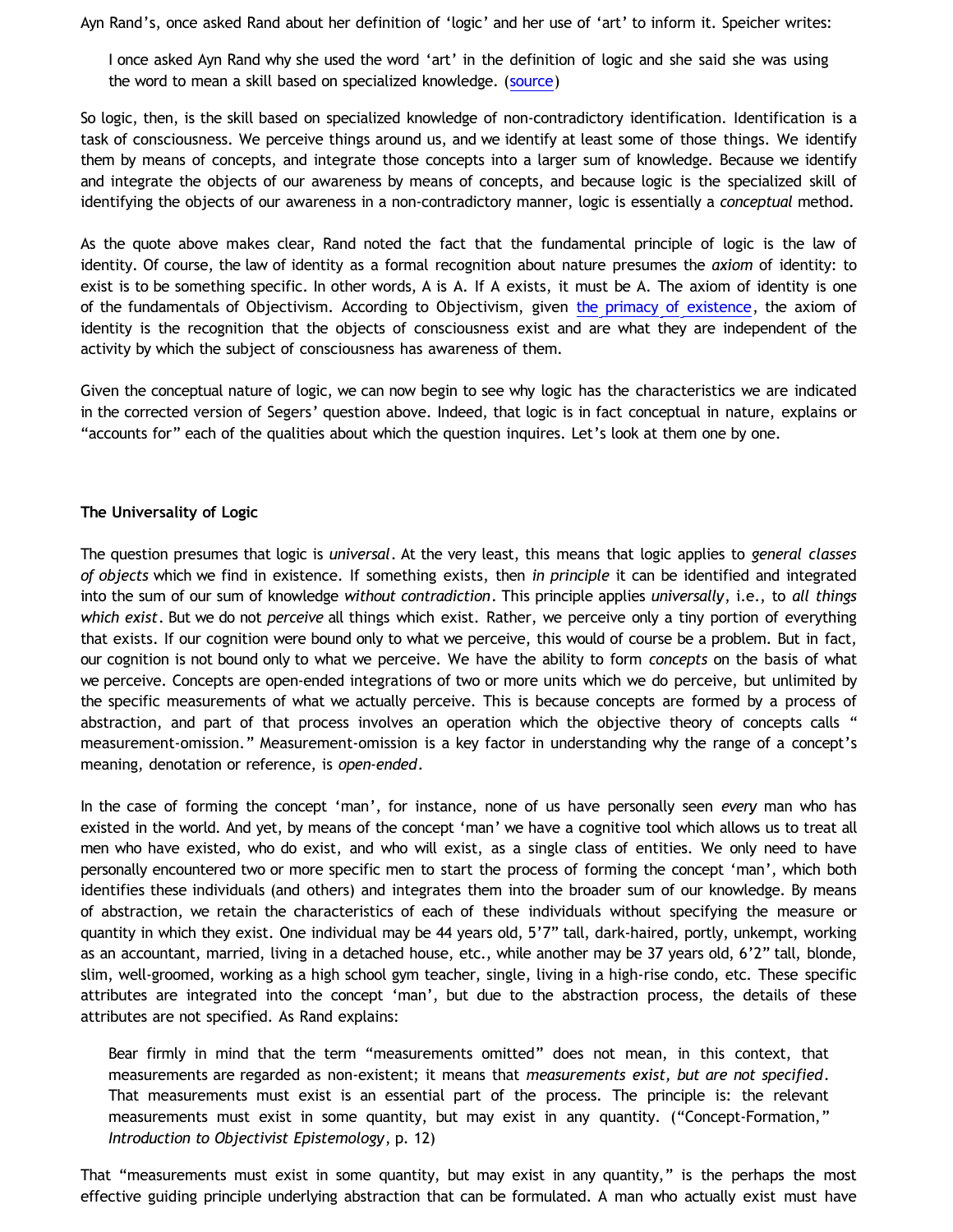*some* (specific) height; he must have *some* (specific) age, etc.

Porter offers the following points to help clarify Rand's overall view on this matter:

To regard as non-existent is to ignore. To omit without ignoring… is to include… The variation omitted (included) must exist somewhere in that range or category… but may exist anywhere within it… [E.g., a man may be 22 years old or 72 years old; he may be 5'4" tall or 6'6" tall; but he must have *some* age and *some* height] This compensates for spreading our net wider than the known variation, by ensuring that our quarry remains inside it… Distinguishing an attribute from its variation in degree, and omitting its [specific] measurements, means selectively de-specifying specific details of the objects known [e.g., those objects we've personally *perceived*]. Only cognition de-specifies; everything that isn't produced by cognition is fully specific. But how do we know this? Is this a fortunate fact we've discovered, about the whole universe? No, this is our knowledge that de-specifying is a process of cognitive selection. (*Ayn Rand's Theory of Knowledge*, p. 34)

Because of this process of cognitive selection, then, the product of the process – a *concept* - is *open-ended*. In other words, because the concept is formed on the principle (implicitly recognized and applied from our earliest efforts to conceptualize the world around us) that "measurements must exist in some quantity, but may exist in any quantity," its scope of reference is not limited to a specific number of units, but indeed has no quantitative limit at all. The concept 'man' for example, does not cease to be applicable after the 50th, 500th or 150,000th individual denoted by it. Nor does it apply only to those individuals who are presently living. Indeed (and this is most crucial), one of the measurements which a concept omits (or "de-specifies" as Porter puts it) is *time*. The concept 'man' is not restricted to individuals existing at any specific time or during any specific period of time. The concept 'man' includes men who live today, who lived 2,000 years ago, and who will live 2,000 years from now. The *open-endedness* of the concept 'man' is in essence the *universality* of its range of meaning, denotation or reference.

Universality, then, is a by-product of concept-formation. And a very important one. Perception gives us awareness of a very limited quantity of specific individuals. By contrast, the process of concept-formation expands man's awareness beyond the limit of his perceptual awareness by providing him with the cognitive means of treating entire open-ended classes of entities as units of thought. As Rand puts it:

Conceptualization is a method of expanding man's consciousness by reducing the number of its content' s units—a systematic means to an unlimited integration of cognitive data. (*Introduction to Objectivist Epistemology*, p. 64)

So in essence, universality is essentially the *open-endedness* of conceptual integration, as explained here. Consequently, since logic is in fact *conceptual* in nature, it stands to reason that logic should also be universal in its applicability as an organizing structure to man's knowledge, ensuring not only hierarchical integrity, but also non-contradiction. But without a solid understanding of the nature of concepts, one will be without the tools he needs to present a proper philosophical analysis of these relationships, and will consequently be found floating adrift far from the shores of reason as he gropes his way further and further into the depths of unprincipled speculation on these affairs.

For additional insights on the open-ended nature of conceptual integration, see my blog [Demystifying](http://bahnsenburner.blogspot.com/2009/06/demystifying-universality.html) [Universality.](http://bahnsenburner.blogspot.com/2009/06/demystifying-universality.html)

For insights on how the structure of logical inference owes its universalizing applicability to the open-endedness of conceptual integration, see my blog [Does Logic Presuppose the Christian God? Part II: Reasons Why Logic](http://bahnsenburner.blogspot.com/2009/07/does-logic-presuppose-christian-god_04.html) [Cannot Presuppose the Christian God, #2: Christianity's Lack of Concept Theory](http://bahnsenburner.blogspot.com/2009/07/does-logic-presuppose-christian-god_04.html).

#### **The Invariance of Logic**

Logic is commonly presumed to be *invariant*, meaning: its principles do not change over time, according to personal preferences, or due to particular circumstances which might happen to obtain (e.g., "situational logic" ). Logic's normative principles are thought to be *absolute*, *unchanging*, *invariant*. This presumption about the nature of logic is one of the leading reasons why thinkers reject the view that logic is "conventional" in nature –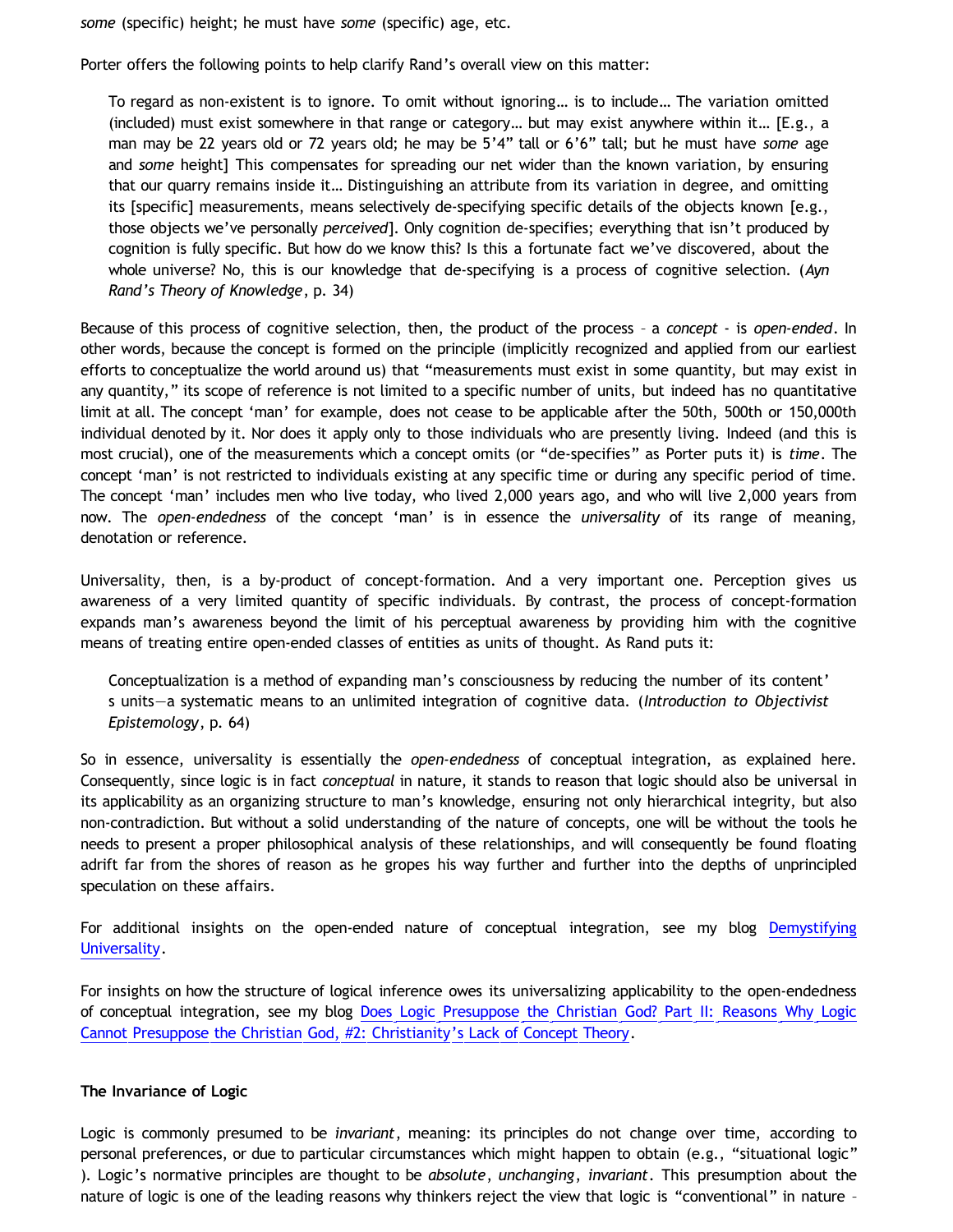i.e., subject to mass agreement, dependent on communal consensus which somehow has authority over the content of logical principles.

But what "accounts for" this unchanging absoluteness of logic? The Objectivist answer to this begins with the axiomatic concept of 'identity', the fundamental recognition which formalizes the elementary principle of thought known as the Law of Identity.

It should be noted that the truth of the Objectivist axioms *does not change*. The axioms identify general, fundamental facts about reality which are constant. The axiom of existence is the formal recognition that *existence exists*, that there is a reality, that things do in fact exist. This is a general recognition whose truth obtains literally universally (since it applies to *everything* which exists – i.e., to the whole *universe*) and whose truth *does not change*. The same is the case for the axiom of identity. The axiom of identity is the formal recognition that *to exist is to be something specific*. If something exists, it must be something specific; it must be *itself*. In other words, it must have specific attributes which distinguish it from other things (which are also specific) which exist.

Invariance, then, is already an implicit feature of the most fundamental principles of thought, namely the axioms which serve as the conceptually irreducible anchor of all integrated cognition. As an attribute of rational thinking, invariance, constancy, absoluteness – call it what you like – is present in our cognition from our first efforts to identity what we perceive. For any act of identifying what is perceived – even if that effort has errors in it – always involves a subject interacting with some object of its awareness. This constancy is necessarily concurrent with any action of awareness, since awareness is always the awareness of a subject with some object it perceives and/or considers. If this invariance is already present at the perceptual level of cognition, how much more is it involved at the conceptual level of cognition? Even more, I would say.

At the perceptual level, the invariance of *awareness always having some object* is counterbalanced by the ubiquitous variation in measurements of the specific objects one happens to perceive. This variation in measurements of specific objects is what causes confusion for presuppositionalists. They like to characterize the universe as a realm of constant "flux" or "change," ignoring the unchanging fact that these concepts invariably presuppose some object which does the "fluxing' and "changing" they have in mind. The invariance that they're pretending not to see is right under their very noses; their very complaint couldn't make sense to anyone else without it. And yet, because of their worldview's systematic decapitation of the mind's ability to focus on essentials, theistic apologists habitually assume that non-believers also cannot isolate the constants which undergird human cognition which they themselves, out of apologetic expedience and worldview default, fail to recognize. Because of the anti-conceptual nature of their underlying worldview, the presuppositionalist suffers from a system-wide debilitating myopia which pervades his epistemology, and subsequently projects his resulting shortsightedness onto everyone else.

For example, [one apologetic resource hosts an article](http://rightremedy.org/booklets/47) which asks:

How can the atheist, consistent with his worldview, account for unchanging laws in a constantly changing universe? He can't. His worldview undermines what is he doing! Admission of objectivity in the laws of logic or the external world is an admission that the atheist is secretly reliant on the Christian Deity in order to argue against the Christian Deity.

The answer to the opening question here, contrary to the authors own opinion that the atheist "can't," is that the atheist has the ability to focus on certain constants which are in fact inescapable in any action of consciousness, in any mode of awareness, such as the facts that there is a reality; that every instance of awareness involves *an object*; that the objects of awareness hold metaphysical primacy over the subject of consciousness; that both the objects of awareness and the subject of that awareness have identity (i.e., that they are distinct from each other and from everything else that exists); that the actions performed by consciousness in perceiving its objects have identity and operate according to a specific course of causality, etc. Since these constants are real, present in man's experience and available to his awareness, and because man has the ability to recognize and identify them in conceptual form (as I just have done here), the alleged inability of non-believers to acquire awareness of those constants and identify them as such due specifically to their rejection of the Christian worldview, simply does not exist. To insist that the non-believer does not have the ability to have the capacity to be aware of the constants which underwrite the laws of logic, is nothing more than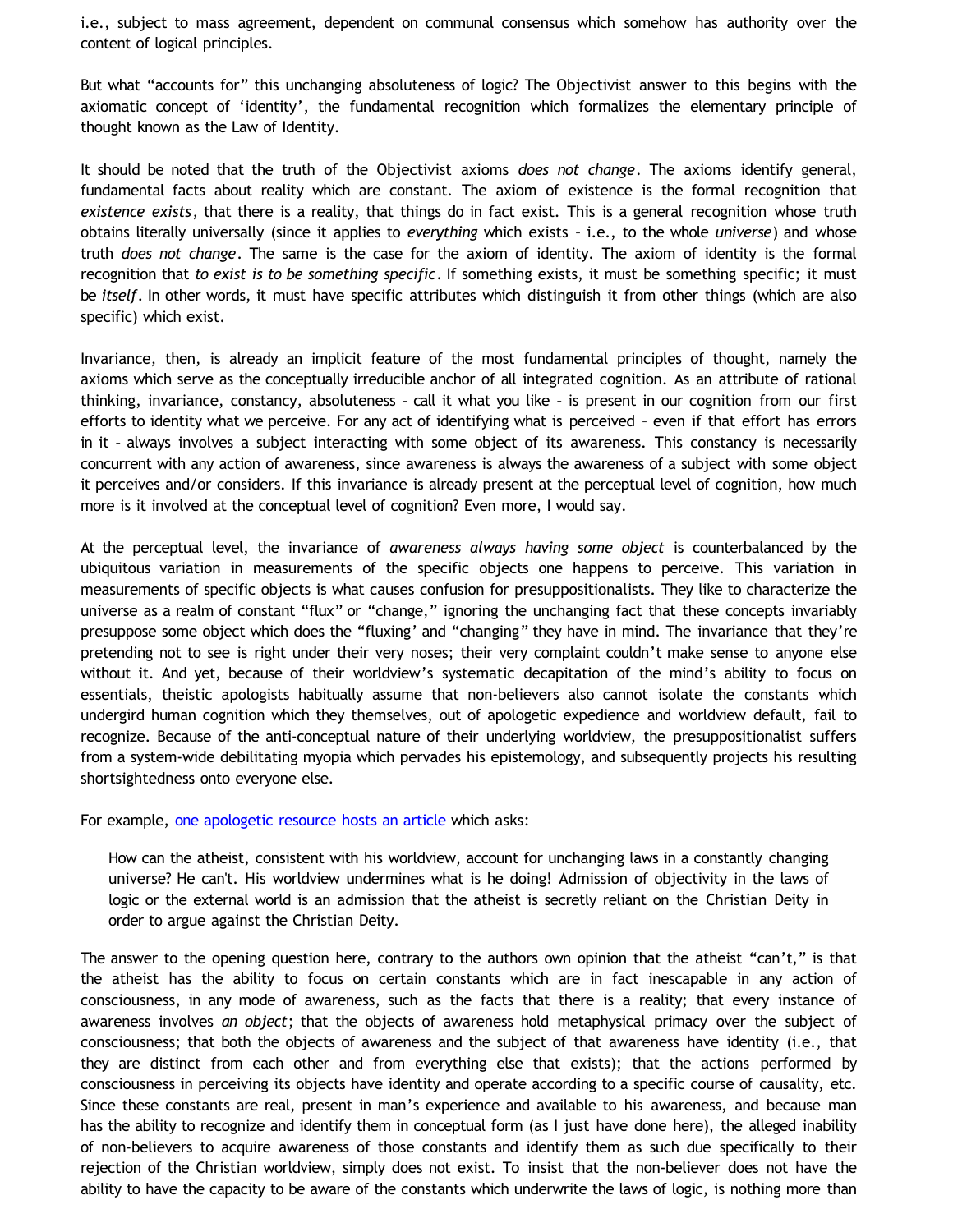a blatant denial of man's consciousness as such, which is self-defeating (since one would need to be conscious in order to affirm such a denial in the first place). Moreover, since the constants which underwrite logic are not creations of consciousness (i.e., they are *objective*, not *subjective*), the task of his worldview in grounding logic in unchanging facts is not to "provide" these preconditions (as if a worldview had the power to supply something which is already present in reality; see [here](http://bahnsenburner.blogspot.com/2012/03/can-worldview-provide-preconditions-of_17.html), here and [here\)](http://bahnsenburner.blogspot.com/2012/03/can-worldview-provide-preconditions-of_20.html), but to discover, identify and integrate them in a hierarchical manner such that they can in fact serve as the basis of man's epistemology. The constants exist and obtain independent of anyone's wishing, imagining or commanding, and we can discover and identify their relationship to our knowledge. That secures the point, and it's far more than anything Christianity will ever dare to do.

#### Or, as Greg Bahsnen asks:

since the laws of logic are universal, invariant, abstract, eternal truths, how do they continually apply in our changing world of experience? How do we get those laws from "above" down into the historical process? (*Pushing the Antithesis*, p. 205)

The answer to Bahnsen's question (again, notice he's asking questions here, not offering arguments) is to stop expecting the solutions to such problems to come "from 'above'," but instead to recognize that they're right here on earth underlying every aspect of cognition, and have always been right here.

Since, as I have already pointed out in response to [Segers' first question for non-believers](http://bahnsenburner.blogspot.com/2012/04/answering-dustin-segers.html), truth is the *non-contradictory, objective identification of fact*, it would be indeed shortsighted to expect that the "universal, invariant, abstract, eternal truths" which inform the laws of logic are brought "down" to human cognition without any reference or relation to the general facts underwriting man's experience. So-called 'truths' without factual basis are not truths at all. And facts are what we discover throughout the universe. They are discovered by looking outward at the world, beginning with perception, and identified and integrated by an objective, *conceptual*process. The facts which inform what Bahnsen calls "universal, invariant, abstract, eternal truths" are here, in the universe, as integral aspects of the universe, beginning with the universal, invariant, abstract and eternal fact that the universe exists. There is no need to look beyond the universe, or to expect that these truths have some basis in some supernatural realm which must be *imagined* in order to apprehend it. Nor is the basis of these truths discoverable by ignoring the fundamental facts of the universe and the preconditions of man's experience and looking inward and allegedly consulting otherworldly transmissions from an invisible magic being which zaps them into being by an act of will.

Sadly, Bahsnen only sees a "changing world" in man's experience. But what is experience, and what are the preconditions of experience? Experience is essentially the conscious interaction between the subject of awareness and its objects, and its preconditions are not otherworldly revelations which are undiscoverable in experience. On the contrary, the preconditions of experience are right here, in the universe, residing along with us, in fact making our life here possible in the first place. The preconditions of experience are the facts that there is a reality (the axiom of existence), that man has a means of awareness (the axiom of consciousness), and that the objects of man's consciousness – like his consciousness itself – have specific natures (the axiom of identity). Rand is entirely accurate when she writes:

It is axiomatic concepts [i.e., 'existence', 'consciousness', and 'idenity'] that identify the preconditions of knowledge: the distinction between existence and consciousness, between reality and the awareness of reality, between the object and subject of cognition. Axiomatic concepts are the foundation of *objectivity*. (*Introduction to Objectivist Epistemology*, p. 57)

#### Commenting on this, Porter adds:

Axiomatic concepts distinguish the objects known from the function, means and experience of knowing them… Explicitly conceptualizing axiomatic facts… recognizes and reminds us that their constraint is immutable… That's the primacy of existence. Philosophers who deny axiomatic facts *do* mean to deny the primacy of existence. Those who deny existence don't mean nothing exists. They only mean to reject the absolutism of existence; when it's important [to them], consciousness can be unconstrained. (*Ayn Rand's Theory of Knowledge*, p. 215)

Objectivism links the invariance of the principles which inform logic is directly to the axiomatic facts which it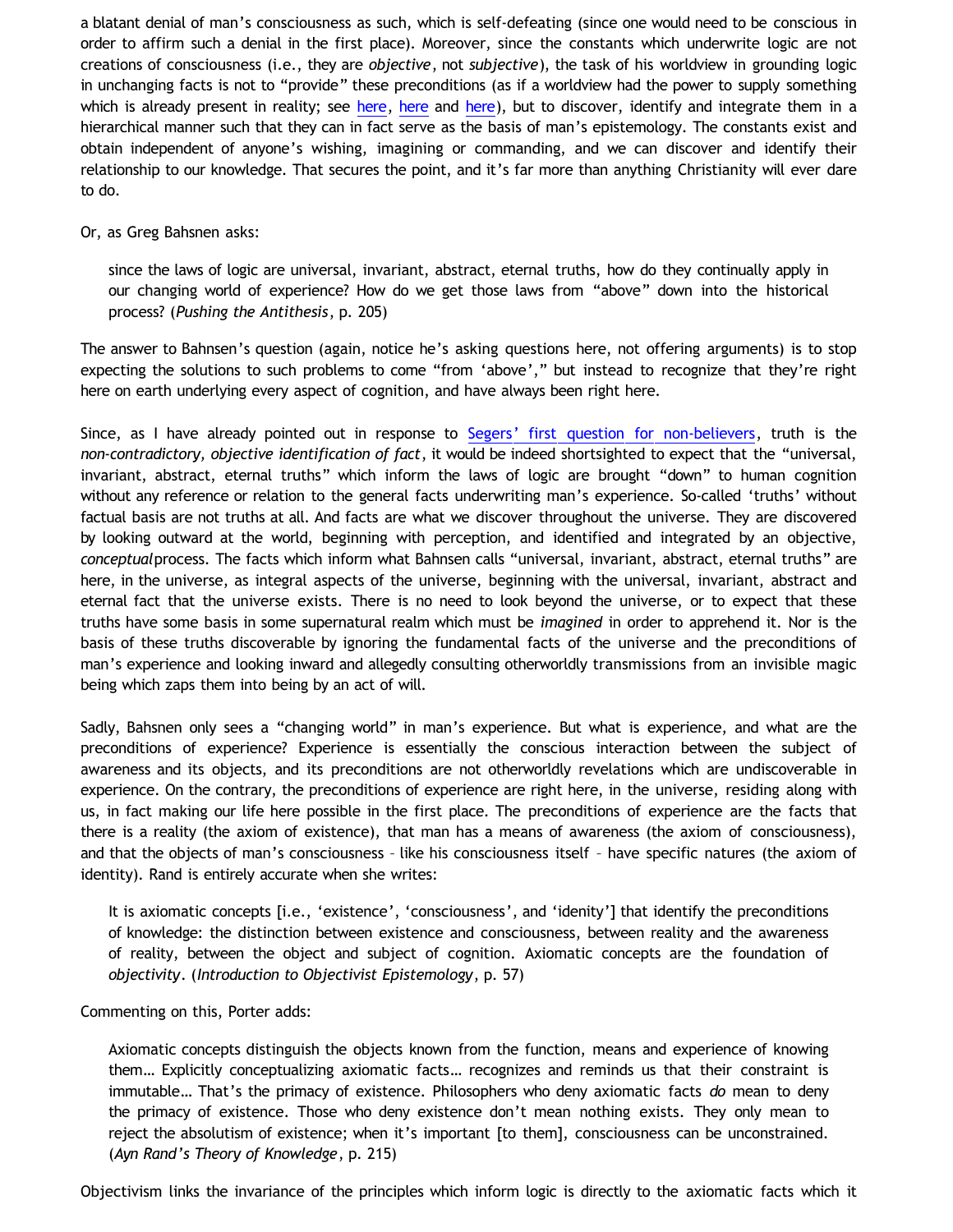explicitly identifies at the foundation of the cognitive hierarchy of man's knowledge. These facts are perceptually self-evident, irreducible to any more fundamental facts (since there are no facts which are more fundamental than axiomatic facts), implicit in all cognition (since cognition always involves a subject interacting with some object(s)), and inescapable (since wherever you go, existence still exists).

Closely related to the invariance of logical principles is the notion that they constitute what Bahnsen above called "eternal truths." He holds that

According to cosmic evolutionary theory all is ultimately subject to random change and is in a constant state of flux. But our very rationality requires laws so that things may be distinguished, classified, organized, and explained. Rational comprehension and explanation demand principles of order and unity in order to relate truths and events to one another. Consequently, on the basis of the non-believer's worldview rationality itself has no foundation. (*Pushing the Antithesis*, p. 152)

Christian apologists are profoundly threatened by the theory of evolution, and their fear of its implications for theism are sensed in every direction. They scurry like rabbits afraid of a hungry pterodactyl gliding overhead looking for a snack. Their fear of evolutionary theory motivates in them a desire to find opportunities to shoot holes in it every chance they get. And the easiest way to do this (again, going for easy kills is their guiding directive) is to pillory the theory of evolution where it does not apply. The theory of evolution pertains to the development of biological organisms, to the appearance of species throughout geological epochs here on earth. It does not make a statement about the universe as a whole. The theory of evolution does not apply to rocks; rocks do not evolve over successive generations. Indeed, rocks don't procreate in the first place!

But many thinkers, including perhaps some scientists themselves, have used evolutionary concepts to describe features of the universe. This is where Bahnsen likely gets the idea of a "*cosmic* evolutionary theory" which characterizes everything in the universe as "ultimately subject to random change" and the universe itself as "a constant state of flux." These characterizations of the universe and the entities within it are very common among Christian apologists. Bahnsen's statement here demonstrates how apologists exploit these characterizations for apologetic purposes. And one can sympathize with the essence of his concern here: if everything in the universe is "subject to random change" and "in a constant state of flux," where in the universe would we find factual basis for the unchanging, eternal laws which rationality requires?

We have already seen that the constant facts which underwrite logic and provide human cognition with objective stability are present in the universe and available to man's awareness. (If they weren't, how could we have identified them?) Bahnsen's concern is that, since everything is "subject to random change," the particular facts of the universe are unreliable because they could change at any moment. While it is true that many particular facts do in fact change (e.g., the number of cars on any particular road at any moment, the time of day, the direction and intensity of a wind, etc.), the axiomatic facts discussed above denote *general* facts which in fact *do not* change. Indeed, the facts that there is a universe and that the entities which make up the universe have specific identities are themselves *preconditions for change*. There could be no change without the existence of things which have identity to begin with, and there could be no talk of change without individuals possessing the conceptual level of consciousness and thereby capable of forming the concept 'change'. If the "non-believer's worldview" identifies these general facts and recognizes systematically their underlying, fundamental relevance to human cognition, then Bahnsen's concerns have been assuaged and his claim that "the non-believer's worldview… has no foundation" for rationality, is false.

But what about the *eternality* of these general facts? Doesn't logic need "eternal truths" to vouchsafe its reliability for human cognition? And doesn't basing the laws of logic on facts inherent in a universe where particular facts change on a constant basis threaten to destabilize logic?

What is change? Change is essentially the identity of action. Yes, actions happen, thus they exist, and since they exist, they have identity. We even identify actions. Ever heard of verbs? A man walks, a fish swims, a bug crawls, a rabbit runs, a presuppositionalist scurries. All of these are actions, and if action did not have identity, statements like these would be impossible, for there would be nothing to identify. But already we have an unchanging fact: namely the fact that change has identity. This fact itself does not change. There can be no such thing as a change which has no identity. If something has no identity, what justifies calling it a change? Blank out. The point is that general, unchanging "eternal" facts are all around us. We just have to identify them.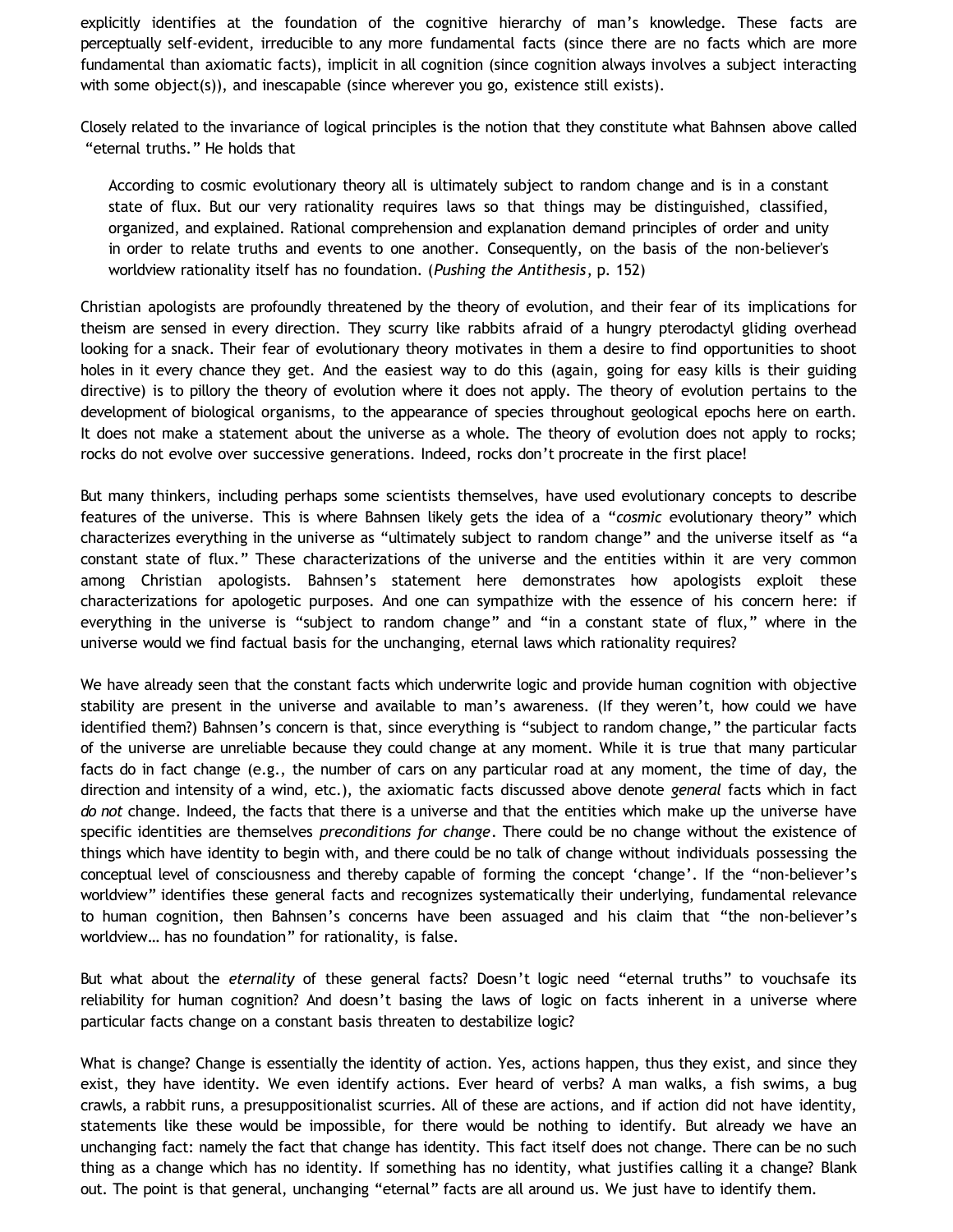What is eternality? The literal sense of eternality means non-temporal, outside of time, exempt from the measure of time. What is time? Time is the measurement of motion. What is motion? Motion is action of some thing which acts. Therefore, time presupposes the existence of things that can and do act and move. In other words, existence is a necessary precondition for time. Existence, then, is eternal. Existence is also one of the axiomatic facts which Objectivism explicitly identifies at the base of human cognition. So already we have an " eternal truth" to ground logic and rationality: the fact that *existence exists*.

Are there more "eternal truths"? Sure, a whole bunch of them. Some have already been pointed out. For example, the fact that entities which exist have specific identities. That's an unchanging fact, and the proposition explicitly denoting this fact is eternally true. How about the fact that change has identity? That's an eternal fact. How about the fact that the existence of things which act is a necessary precondition for change? That's another one. How about the fact that consciousness always involves an object? There's another.

The point is, we can go on and on identifying facts inherent in the universe right here in reality which are relevant to the epistemological basis of knowledge and which in fact serve to ground our knowledge in fact.

We should also make note of another fact, inherent in the nature of concepts (and therefore in the nature of logic), namely the fact mentioned earlier that concepts are formed by omitting measurements, and one of the measurements which are omitted in forming general concepts of entities, is the measurement of *time*. As I explained above, the concept 'man' for example includes *all* men, including those who exist now, who have existed in the past, and who will exist in the future. So eternality is already implicit in conceptual integration. So it is the very conceptual nature of logic, along with the general facts which lie at its foundation, is what lends logic its eternal applicability. Since time is one of the measurements which most concepts omit (including not only concepts of entities, but also the axiomatic concepts), the concepts informing logical principles are themselves not time-bound. The syllogism "All men are mortal/Socrates is a man/Therefore Socrates is mortal" represents a structure which, being conceptual in nature, produces a truth that is eternally reliable. Indeed, Socrates died over two thousand years ago, but thanks to the conceptual nature of logic, we can discover truths about him.

So contrary to what the presuppositionalists are telling us, we don't have to give up searching for "eternal truths " in a universe which is "subject to random change" and existing "in a constant state of flux," and fantasize some alternative in the form of an invisible magic being to whose whims everything obediently conforms. Since the facts which satisfy Bahnsen's concerns are right here in reality, there is no justification for abandoning it and retreating into the imaginary.

So we have accounted for the universality and invariance of logic, and we have done so by pointing to facts residing right here in reality, apart from any appeal to a god, and by examining the conceptual nature of logic itself. One other attribute which Segers listed in his description of the laws of logic is *propositional*. Logic, says Segers, is propositional, and he wonders how an atheistic worldview would account for this fact.

Let's begin by asking: what is a proposition?

In [his blog entry](http://graceinthetriad.blogspot.com/2012/03/outreach-report-reason-rally-2012.html), Segers cites Anderson and Welty's paper [The Lord of Non-Contradiction: An Argument for God](http://www.proginosko.com/docs/The_Lord_of_Non-Contradiction.pdf) [from Logic](http://www.proginosko.com/docs/The_Lord_of_Non-Contradiction.pdf), and states that in his dealings with the atheists he encountered at the "Reason Rally," he " essentially simplified and used" the argument presented in this paper. In that paper, the authors make the following statement about propositions:

Philosophers typically use the term 'propositions' to refer to the *primary bearers of truth-value*. So propositions are *by definition* those things that can be true or false, and by virtue of which other things can be true or false. (p. 3)

I have already presented several points of criticism in response to Anderson and Welty's argument (see [here](http://bahnsenburner.blogspot.com/2012/01/are-laws-of-logic-thoughts-of-christian.html) and [here](http://bahnsenburner.blogspot.com/2012/02/reaction-to-my-critique-of-anderson-and.html)), and in my criticism of their argument I disputed precisely this conception of propositions. In a comment dated 1 January of this year to [this blog entry,](http://bahnsenburner.blogspot.com/2012/01/are-laws-of-logic-thoughts-of-christian.html) I offered the following counterpoints to what Anderson and Welty say here:

The authors tell us that "propositions are regarded as primary truth-bearers because while sentences